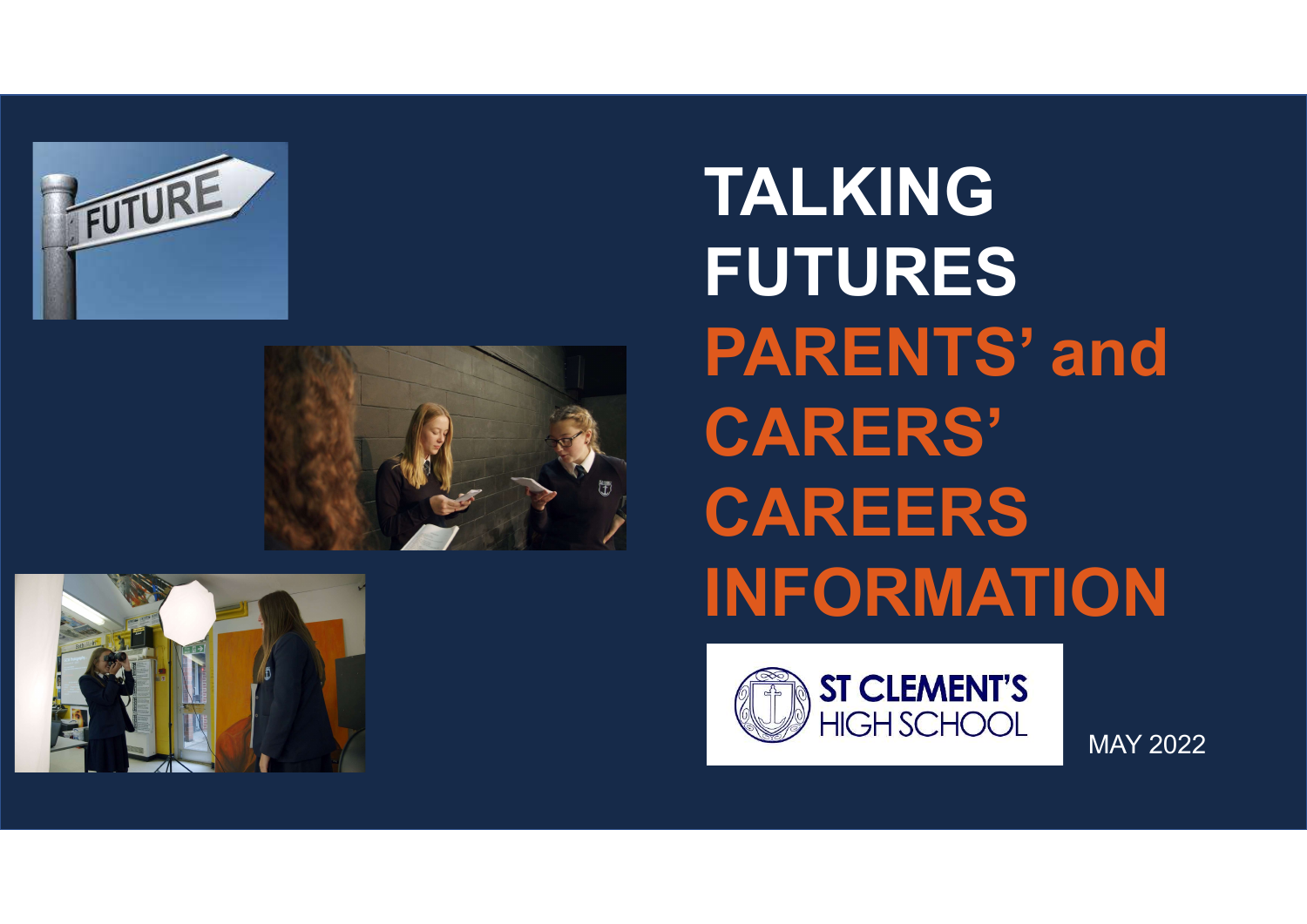

### What you need to know

- **Entity of the Mark of School Community Control Control Control Control Control Control Control Control Control Control Control Control Control Control Control Control Control Control Control Control Control Control Contro** and an overview of the support we offer to help you and your child make decisions **What you need to know**<br>• Introduction to education and careers options – including GCSE and post 16 options<br>• and an overview of the support we offer to help you and your child make decisions<br>• How you can help your child **• What you need to know**<br>• Introduction to education and careers options – including GCSE and post 16 options<br>• How you can help your child make decisions that are right for them<br>• Where you can find further information a
- 
- questions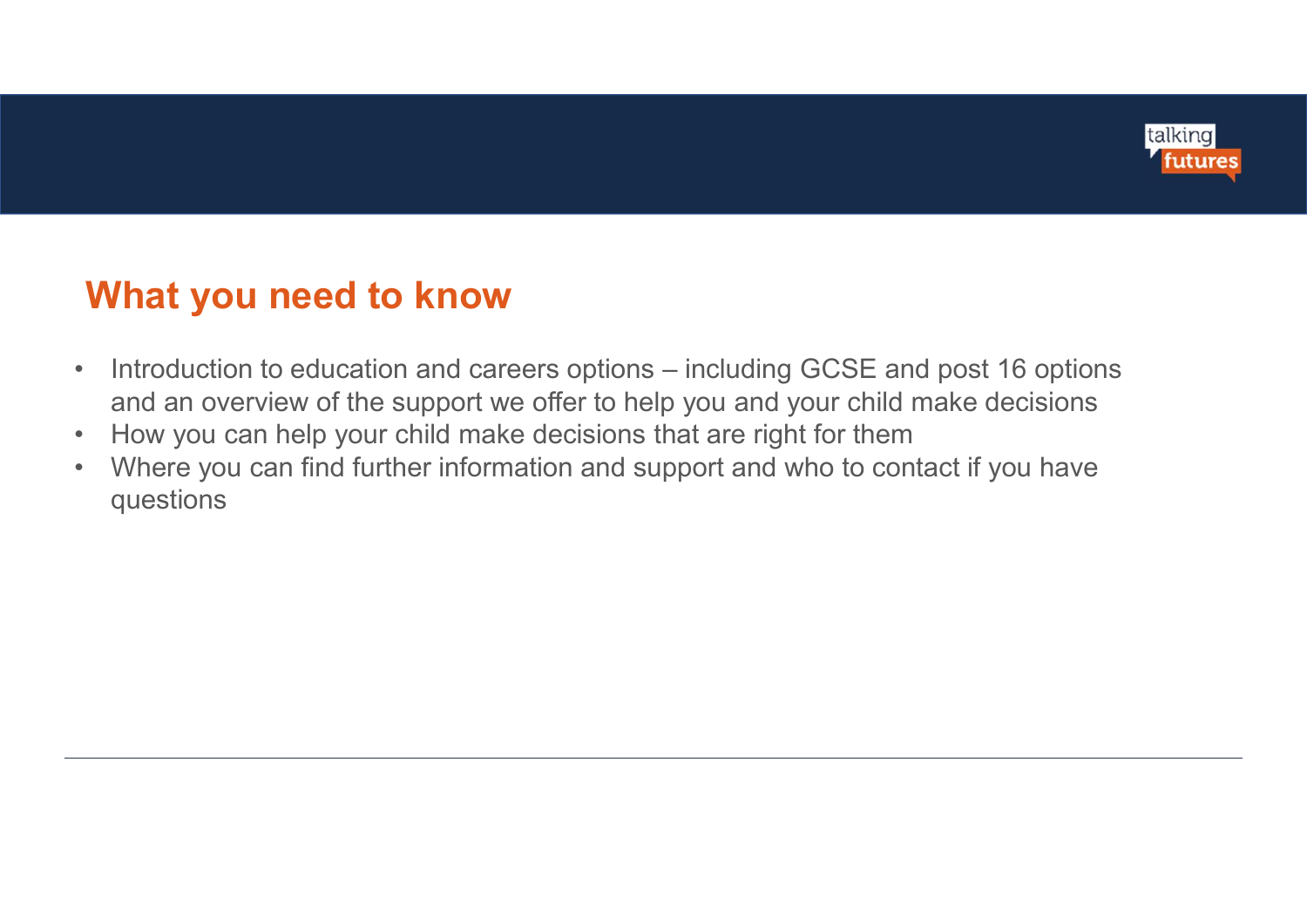# EDUCATION AND CAREERS OPTIONS AN OVERVIEW

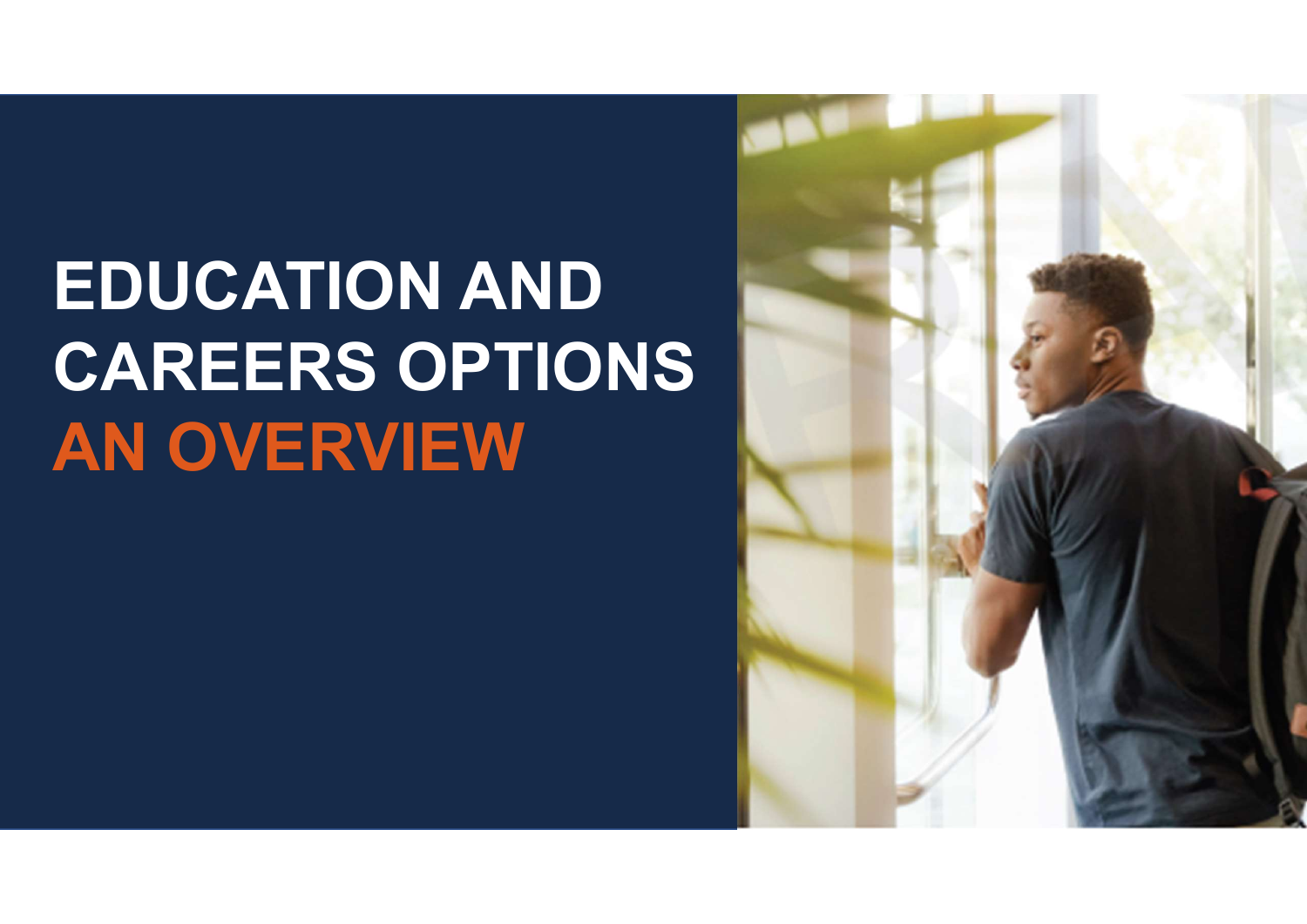

### Think about your plans

#### No idea what you want to do after your GCSEs or what GCSEs to choose?

Don't worry, choose a mix of GCSE subjects to give yourself as many different options as possible.

If you like one of your GCSE subjects and are looking for ideas of what careers or courses it Could lead to log into Unifrop and Aspirations to CCSE options<br>
Think about your plans<br>
No idea what you want to do after your GCSEs or what GCSEs to choose?<br>
Don't worry, choose a mix of GCSE subjects to give yourself as

Quiz. These will provide you with some options of careers to explore and the subjects you may need.

If you have an idea of a job or job sector you think might suit you then check out the Careers Library Tool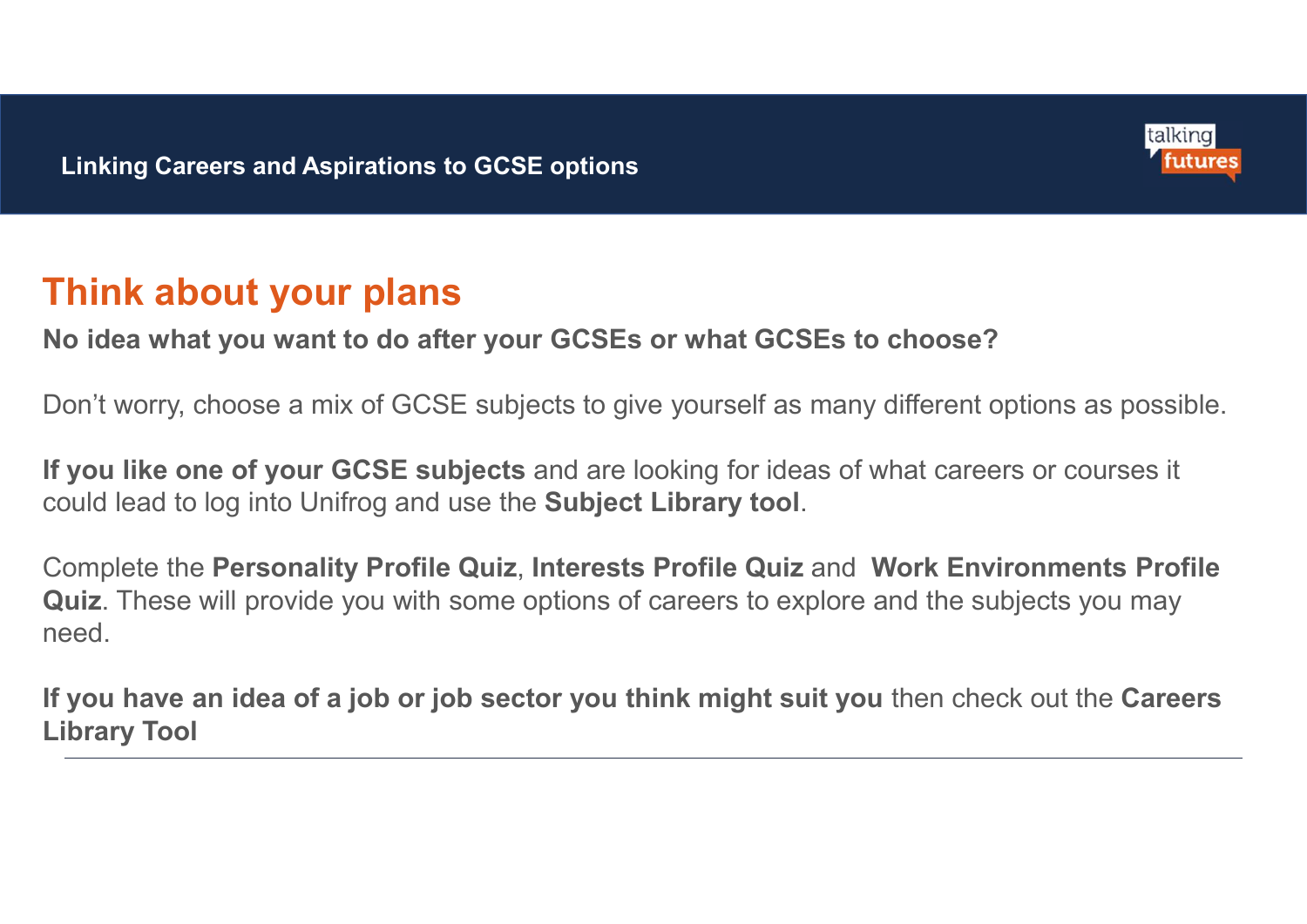

- As part of the Skills Builder Partnership program we aim to enable our students to develop the Essential Skills that employers want employees to have alongside their academic achievements.
- Initially introduced by tutor led activities the students will be encouraged to work on these independently and be able to evidence how they have achieved each skill and how they can use them across all subjects. What we offer<br>
• As part of the Skills Builder Partnership program we aim to enable our students to develop<br>
the Essential Skills that employers want employees to have alongside their academic<br>
• Initially introduced by tu
- their own pace and select which skill they would like to work on first, or which one they feel they need to develop after benchmarking where they think they are now.

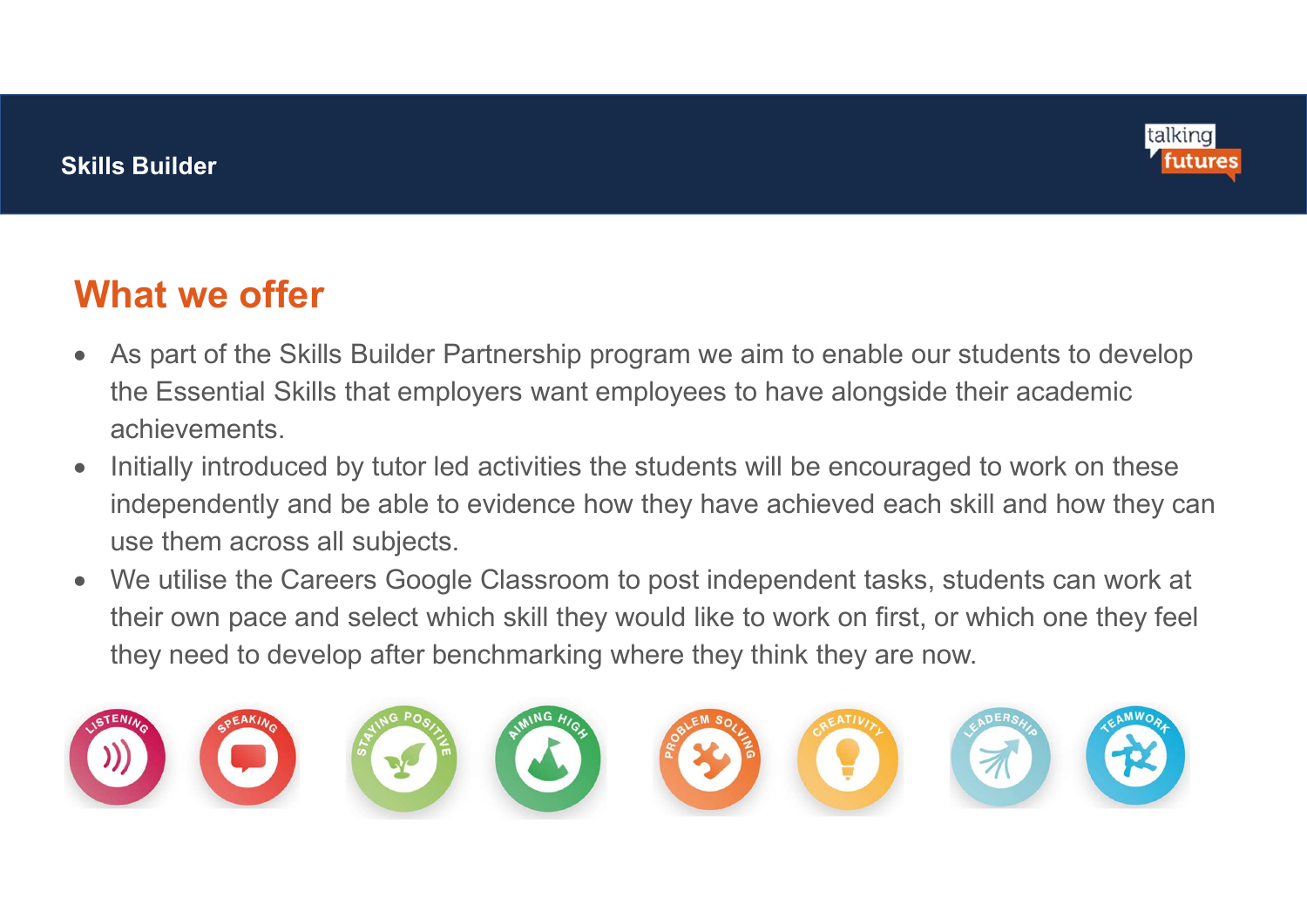#### Unifrog



## What we offer

#### **Using Unifrog to explore your options**

You should all have your log in to Unifrog. There are two ways you can use this to help vou choose your GCSE options



- **talking**<br>
 Unifrog believe that destinations where<br>
students end up after school is even<br>
more important than their academic talking<br>
Unifrog believe that destinations - where<br>
students end up after school - is even<br>
more important than their academic<br>
performance. They partner with schools to more important than their academic performance. They partner with schools to support students to progress into the best opportunity for them. • Unifrog believe that destinations - where<br>students end up after school - is even<br>more important than their academic<br>performance. They partner with schools to<br>support students to progress into the best<br>opportunity for the
- shop where students can explore their interests, then find and successfully choose their next steps at each transition.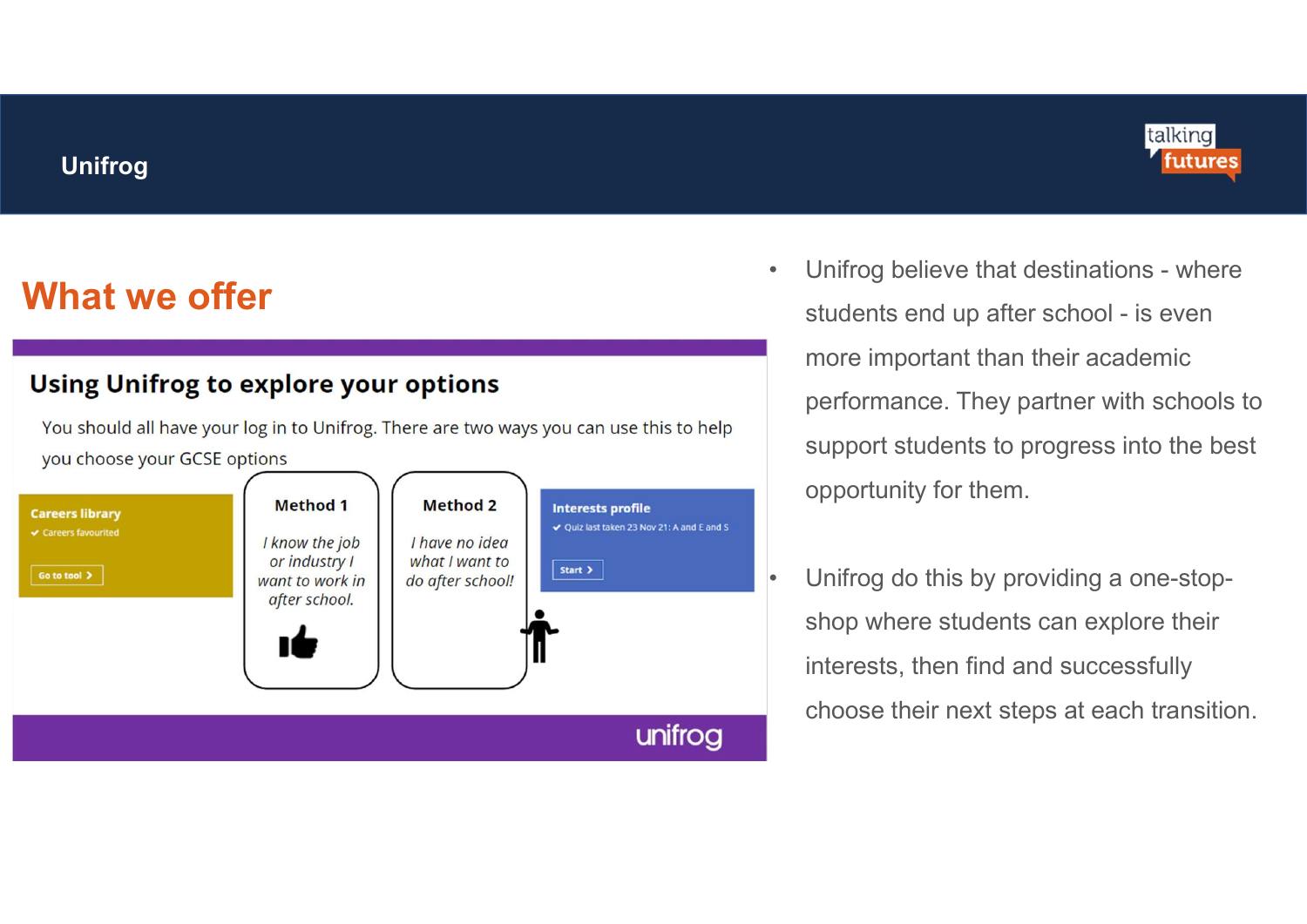#### Post 16 options



- Post 16 options<br>
What's next?<br>
Young people in England are required<br>
by law to stay in education or training<br>
until age 18. by law to stay in education or training until age 18.
- **Post 16 options<br>
What's next?**<br>
 Young people in England are required<br>
by law to stay in education or training<br>
until age 18.<br>
 There are a range of options<br>
available including traineeships,<br>
apprenticeships, vocationa available including traineeships. **18 look** like? apprenticeships, vocational qualifications, A-levels and the new Tlevel qualification
- overview of the options and things to the right the right with think about.

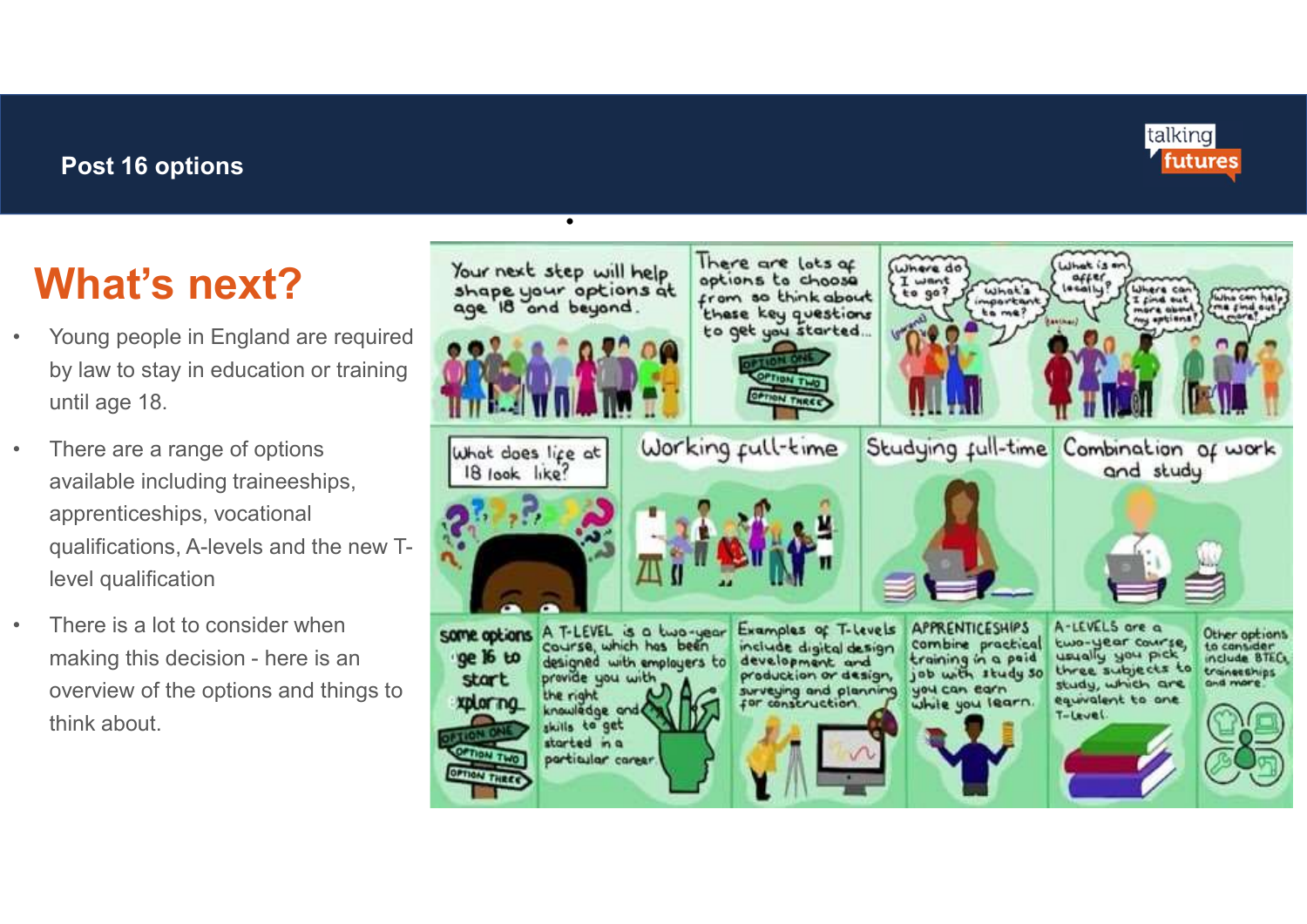

| Post 16 options - Year Plans                                                                                                                               | talking<br>iutures                                                                                                                                         |
|------------------------------------------------------------------------------------------------------------------------------------------------------------|------------------------------------------------------------------------------------------------------------------------------------------------------------|
| <b>What we offer</b>                                                                                                                                       |                                                                                                                                                            |
| Year 10                                                                                                                                                    | Year 11                                                                                                                                                    |
| Enrol new students on Unifrog, complete the Interests and<br>Personality Profile Quiz leading to the introduction to the Unifrog<br><b>Careers Library</b> | Enrol new students on Unifrog, complete the Interests and<br>Personality Profile Quiz leading to the introduction to the Unifrog<br><b>Careers Library</b> |
| Tutor time Careers activities - see curriculum plan for content                                                                                            | Tutor time Careers activities - see curriculum plan for content                                                                                            |
| Careers assemblies with guest speakers                                                                                                                     | Careers assemblies with guest speakers                                                                                                                     |
| Student Ambassadors from local Post 16 providers                                                                                                           | 1-2-1 or small group diagnostic careers meeting with careers adviser<br>for target groups                                                                  |
| Attendance of careers advisor at parent's evening                                                                                                          | Mock interview - Rotary Club, local employers, Barclays Life Skills                                                                                        |
| 1-2-1 or small group diagnostic careers meeting with careers adviser<br>for target groups                                                                  | Apprenticeship workshop for focused students                                                                                                               |
| Post 16 provider visits<br>Assembly from SHS, CWA, Apprenticeships & Independent Training<br>Provider                                                      | Completion of Post 16 applications<br>Workshops as required in stress management, exploring websites,<br>CV writing, Exploring HE, Getting around UCAS     |
| Workshops in: Apprenticeships, Options, Qualifications Framework                                                                                           | Attendance of careers advisor at parents' evening                                                                                                          |
| Work Experience - Virtual for majority                                                                                                                     |                                                                                                                                                            |
| University visit for all students                                                                                                                          |                                                                                                                                                            |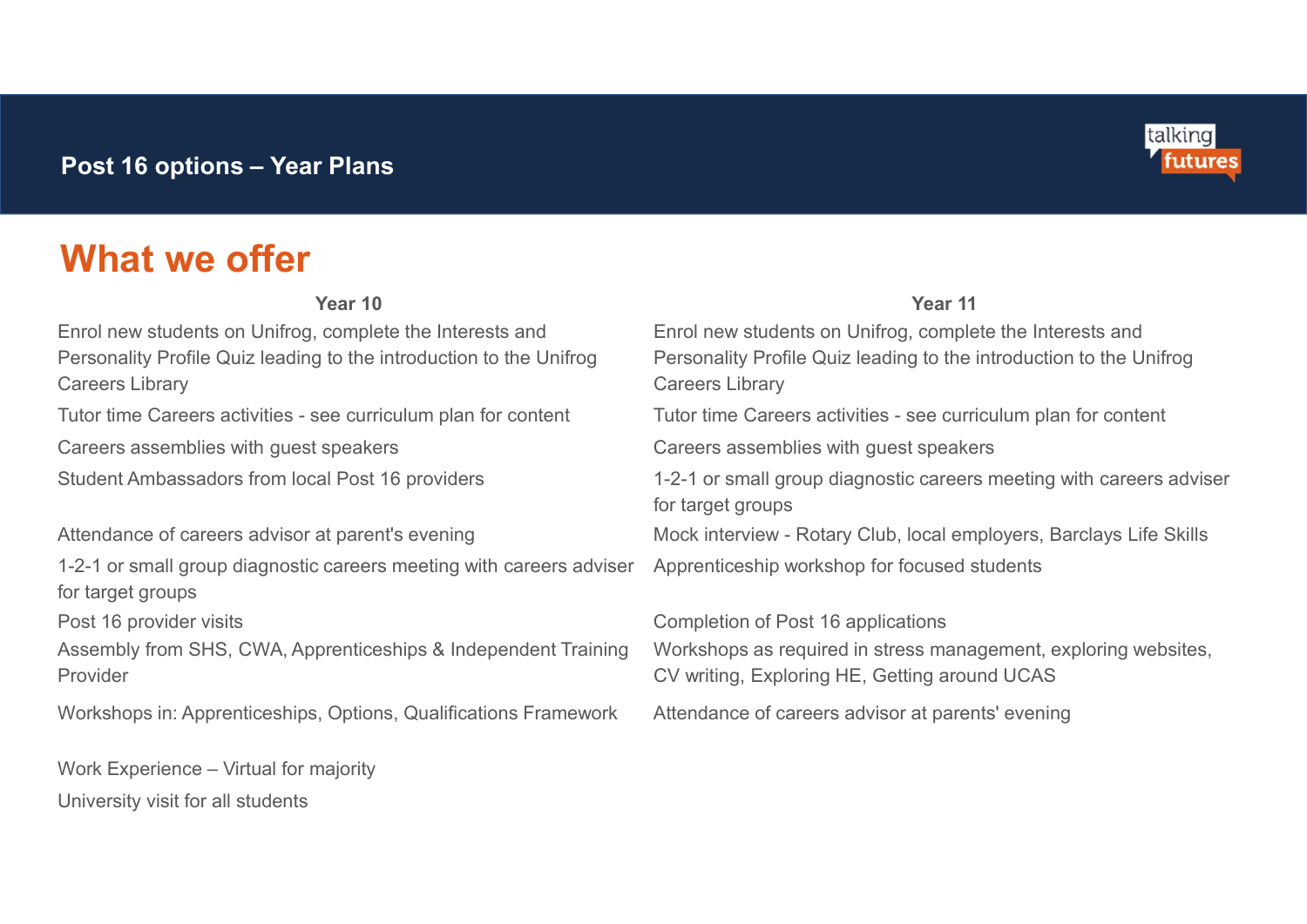

What to expect from your careers appointment

• The aim of the careers appointment<br>• The aim of the careers appointment<br>• The aim of the careers appointment is to help you move forward. It is not to tell you what to do<br>• or do it for you! You can have more than one ap or do it for you! You can have more than one appointment if needed Fost 16 options – 1:1 Careers Guidance Interviews<br>
What we offer<br>
What to expect from your careers appointment<br>
• The aim of the careers appointment is to help you move<br>
or do it for you! You can have more than one appoint what to expect from your careers appointment<br>• The aim of the careers appointment is to help you move forward. It is not to tell you what to do<br>• or do it for you! You can have more than one appointment if needed<br>• Your ap what to expect from your careers appointment<br>• The aim of the careers appointment is to help you move forward. It is not to rot of the careers appointment is to help you move forward. It is not to rot of the you!<br>• Your ap **What to expect from your careers appointment**<br>
• The aim of the careers appointment is to help you move forward. It is not to tell you wh<br>
or do it for you! You can have more than one appointment if needed<br>
• Your appoin • The aim of the careers appointment<br>• The aim of the careers appointment is to help you move forward. It is not to<br>or do it for you! You can have more than one appointment if needed<br>• Your appointment can help you with<br>•

Your appointment can help you with

- 
- 
- 
- 
-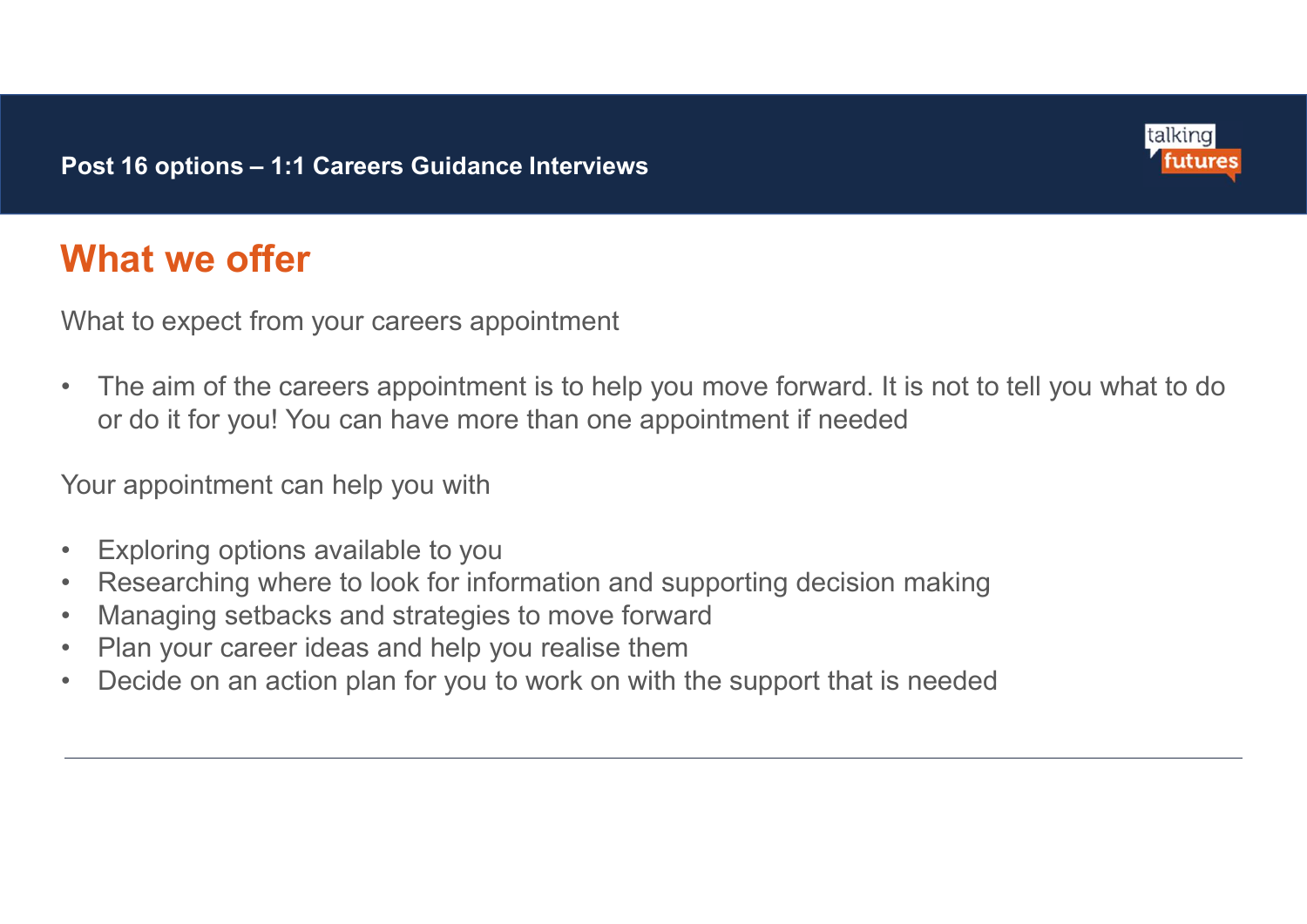

To make the most of your careers appointment

- **1994 Post 16 options 1:1 Careers Guidance Interviews**<br> **What we offer**<br>
To make the most of your careers appointment<br>
 Write down what you want to discuss before you come to the interview, include any specific<br>
 Dis questions
- 
- **What we offer**<br>• What we offer<br>• To make the most of your careers appointment<br>• Write down what you want to discuss before you come to the interview, include any specific<br>• Wite down what you want to discuss before you **• What we offer**<br>• What we offer<br>• To make the most of your careers appointment<br>• Write down what you want to discuss before you come to the interview, include any specific<br>• Discuss your ideas with significant people ar include things in and out of school **• What we offer**<br>• Write down what you want to discuss before you come to the interview, include any specific<br>• Write down what you want to discuss before you come to the interview, include any specific<br>• Discuss your id **What we offer**<br>
To make the most of your careers appointmer<br>
• Write down what you want to discuss before<br>
• Discuss your ideas with significant people<br>
• Make a list of things that you are really goder<br>
• Use internet re
- Quiz to discover your skills
-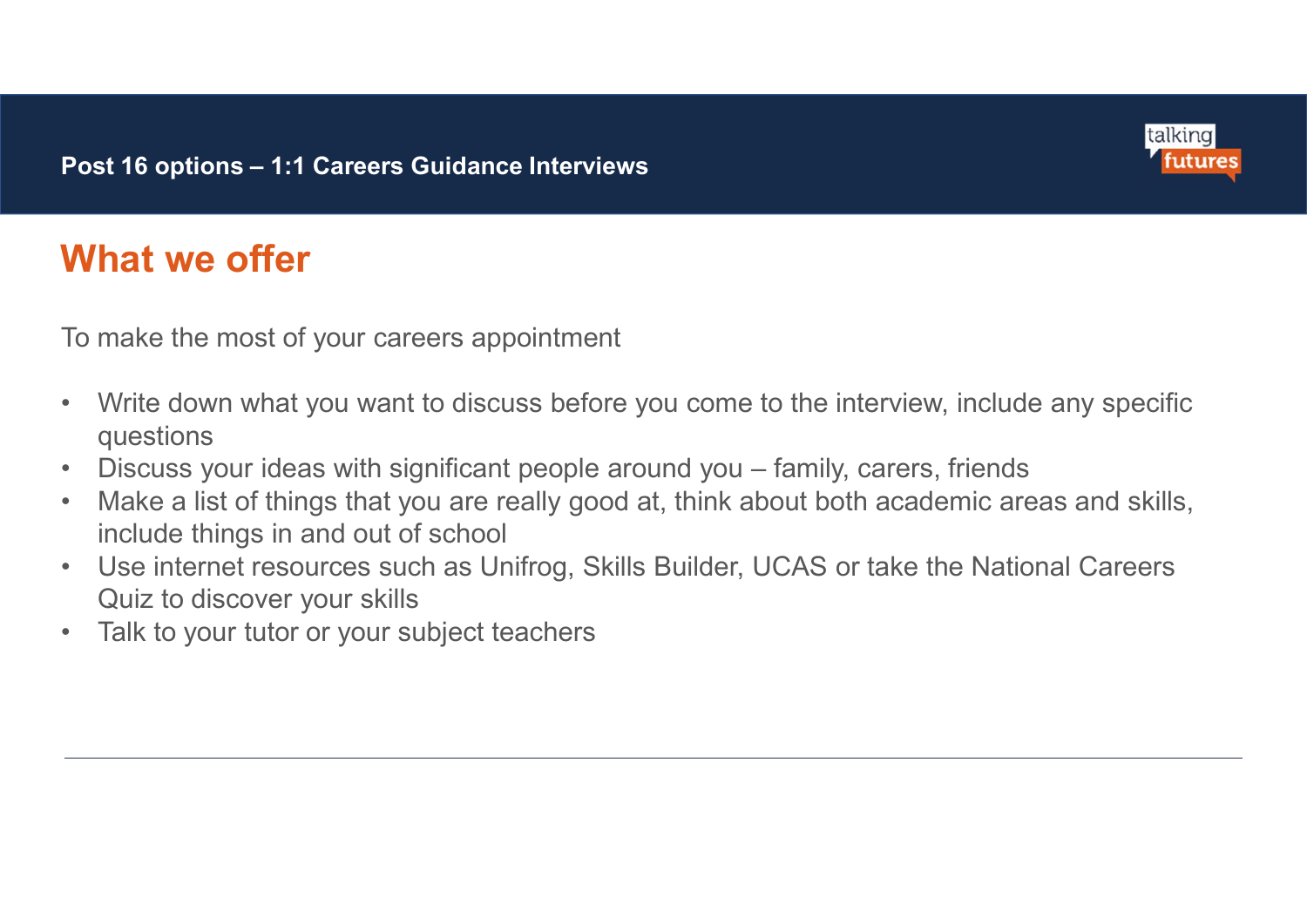# CAREERS DECISION-MAKING HOW CAN YOU HELP?

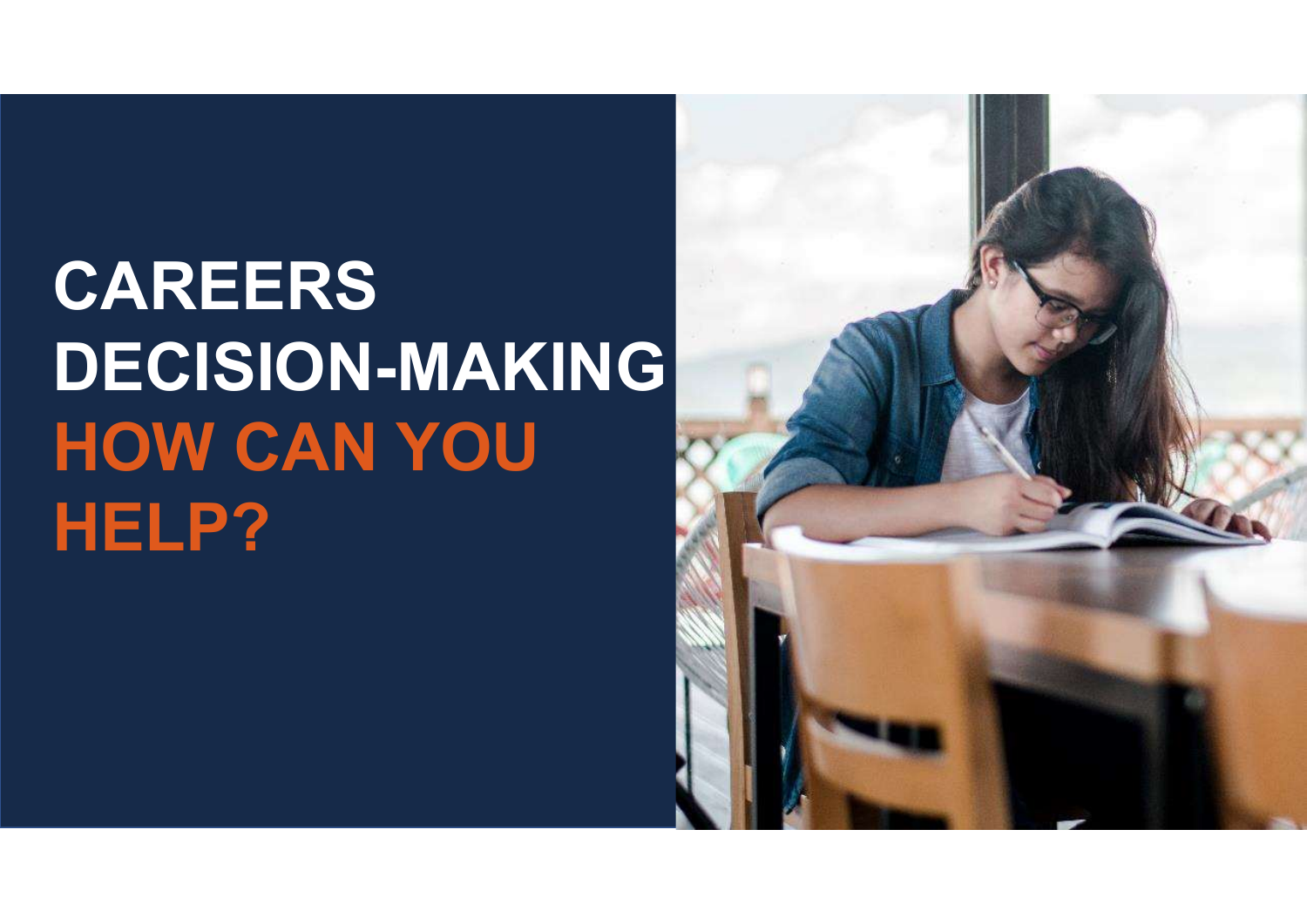

## How can you help?

As parents and carers, you will have the opportunity to support your child's decision making at several points in their education, and these decisions will impact their future career choices.

So how can you help them make decisions that are right for them?

- **How can you help?**<br>• Talking about the property of the expectation of the property of the property of the present points in their education, and these decisions will impact their future career choices.<br>• So how can you just at key decision-making points. **From Share your community** to support your child's decision making at<br>several points in their education, and these decisions will impact their future career choices.<br>So how can you help them make decisions that are right
- currently are in work, you are a full-time parent, you are seeking work or you are retraining.
- **Frow can you help?**<br>As parents and carers, you will have the opportunity to support your child's decision making at<br>several points in their education, and these decisions will impact their future career choices.<br>So how ca don't know the answers yourself.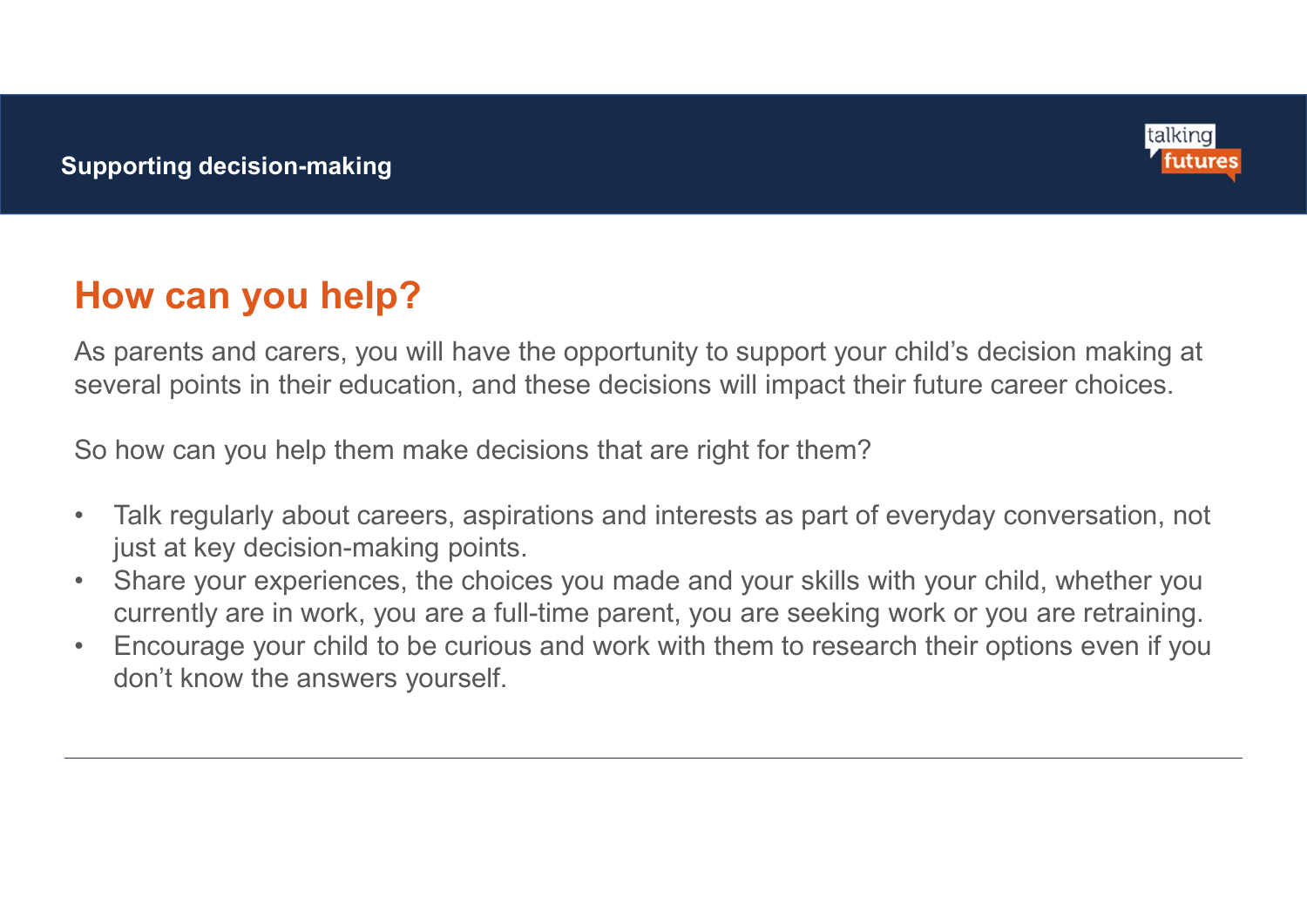# OPTIONS AND CAREERS FINDING FURTHER INFORMATION

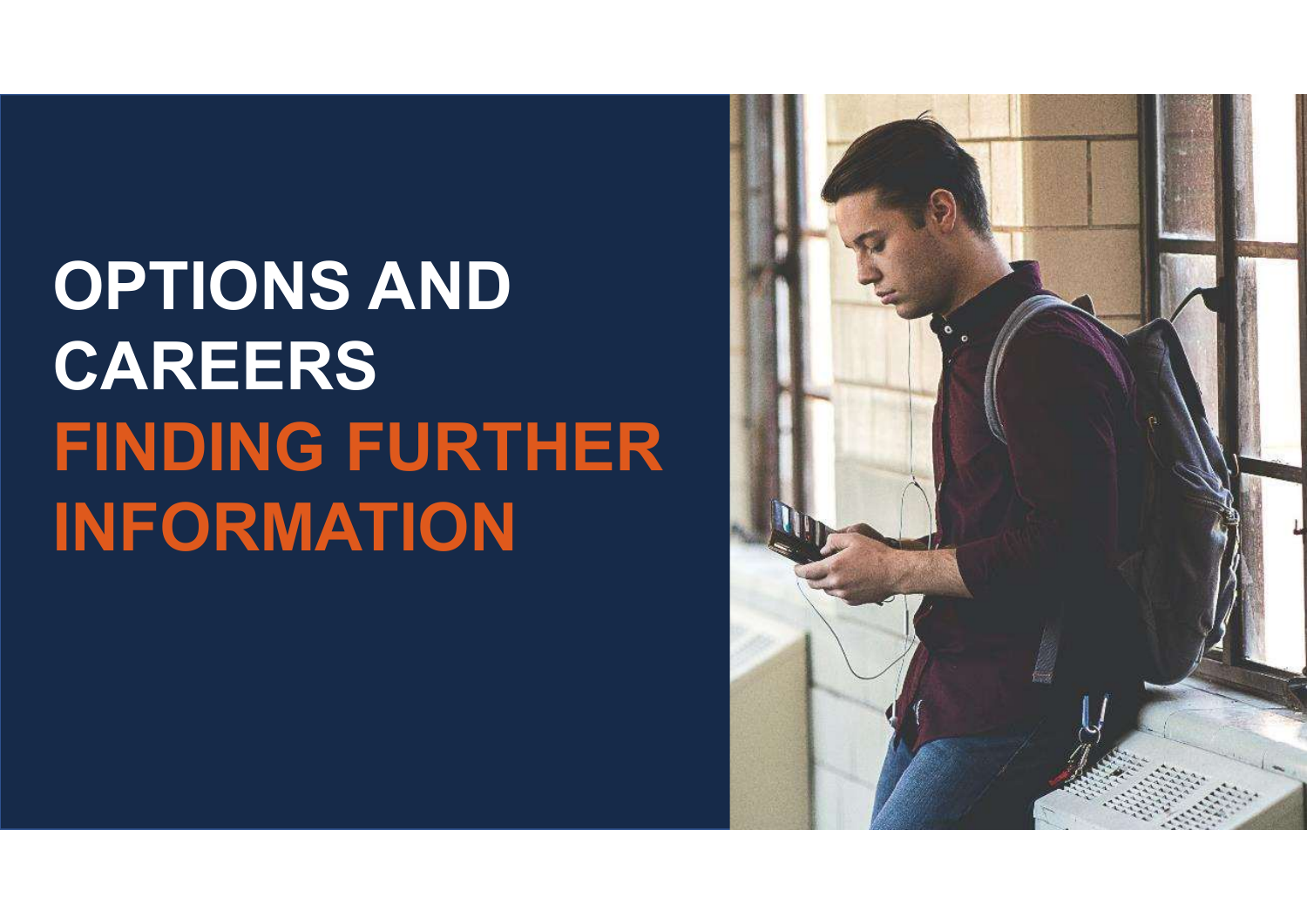

## Using Talking Futures

- Talking Talking Futures<br>• Talking Talking Futures<br>• Talking Futures has a range of resources to help you do further research and develop your<br>• Activities to try at home include:<br>• Creating a family action plan to map ou careers conversations: Exploring the options further<br>
Using Talking Futures<br>
• Talking Futures has a range of resources to<br>
careers conversations:<br>
• Activities to try at home include:<br>
• Creating a family action plan to map ou<br>
• Supporting you Final Screen of Testam and the options further the product of the protectors of the proteins and the different options are different conversations:<br>Creating a family action plan to map out what you will do to explore the d Falking<br> **ing Talking Futures**<br> **ing Talking Futures**<br>
Saking Futures has a range of resources to help you do further research and develop your<br>
arerers conversations:<br>
• Creating a family action plan to map out what you w From the starting of the starting and the products taking Futures has a range of resources to help you do further research and develop your and activities to try at home include:<br>
• Creating a family action plan to map out **Using Talking Futures**<br>
• Talking Futures has a range of resources to help you do further research and develop your careers conversations:<br>
• Activities to try at home include:<br>
• Creating a family action plan to map out
- -
	- decisions they need to make and who they need support from.
	-
- and external sites that can provide more detail.

www.talkingfutures.org.uk/parents/